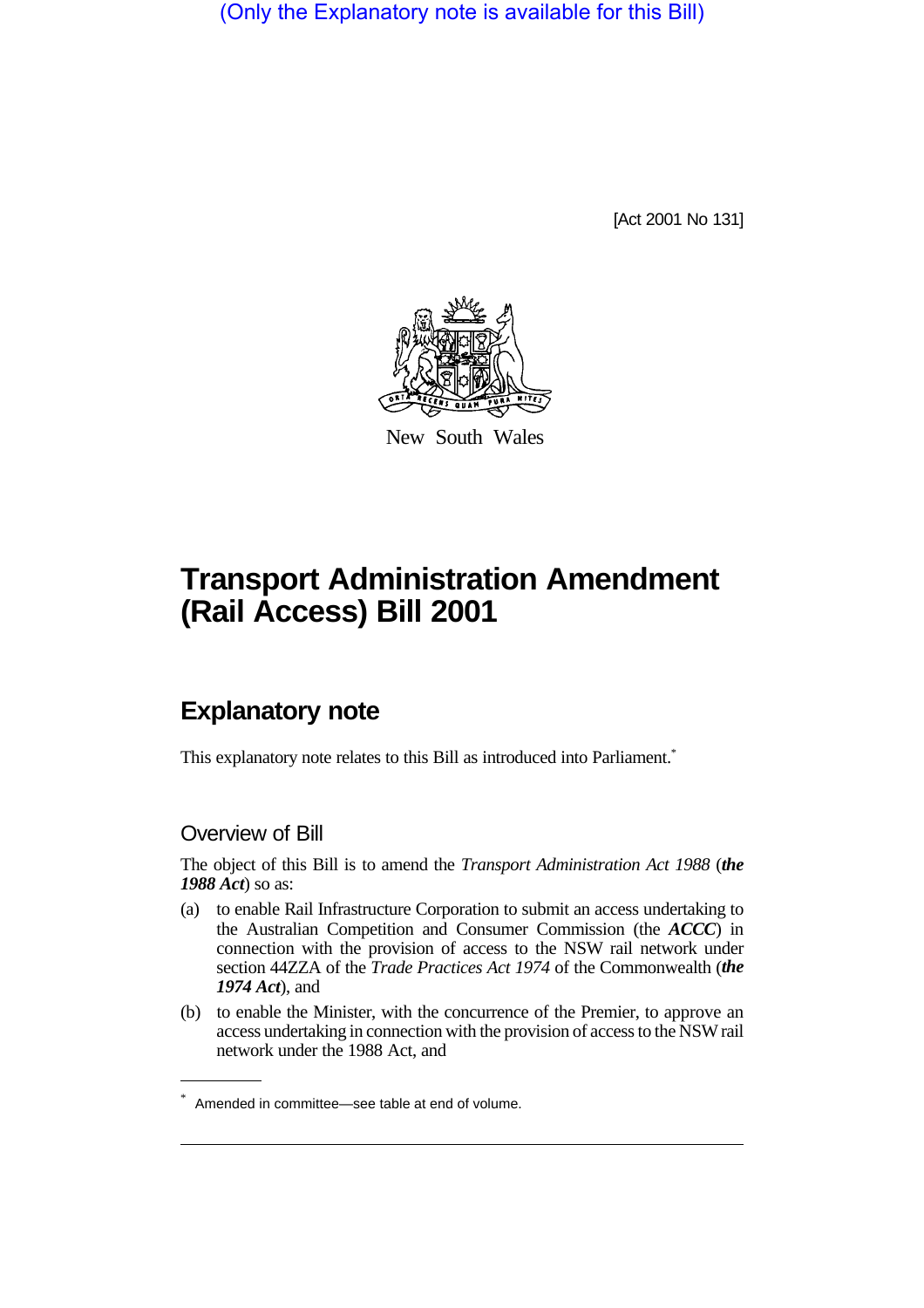Transport Administration Amendment (Rail Access) Bill 2001 [Act 2001 No 131]

Explanatory note

(c) to require Rail Infrastructure Corporation to comply with the obligations imposed on it by an access undertaking referred to in paragraph (a) or (b) rather than with the obligations imposed on it by the NSW Rail Access Regime currently in force under the 1988 Act.

It is intended that an access undertaking is not to be prepared under the 1988 Act unless Rail Infrastructure Corporation is unable to obtain acceptance by the ACCC of an access undertaking under the 1974 Act.

### Outline of provisions

**Clause 1** sets out the name (also called the short title) of the proposed Act.

**Clause 2** provides for the commencement of the proposed Act on a day or days to be appointed by proclamation.

**Clause 3** is a formal provision giving effect to the amendments to the *Transport Administration Act 1988* set out in Schedule 1.

### **Schedule 1 Amendments**

Third party access to the NSW rail network is currently governed by a NSW Rail Access Regime established under section 19B. It is proposed that this regime be replaced by an access undertaking accepted by the ACCC under section 44ZZA of the *Trade Practices Act 1974* of the Commonwealth or, if such an undertaking is not in force, by an access undertaking approved by the Minister with the concurrence of the Premier under proposed Schedule 6AA.

### **Submission of access undertaking to ACCC**

**Schedule 1 [9]** amends section 19E so as to enable Rail Infrastructure Corporation to submit an undertaking to the ACCC in connection with the provision of access to the NSW rail network.

**Schedule 1 [10]** further amends section 19E so as to apply clauses 2, 3 and 4 of proposed Schedule 6AA to such an undertaking (see proposed section 19E (4A)) and to provide that such an undertaking is not to be given, and (once given) is not to be amended or withdrawn, except with the approval of the Minister given with the concurrence of the Premier (see proposed section 19E (4B)). **Schedule 1 [12]** makes a consequential amendment.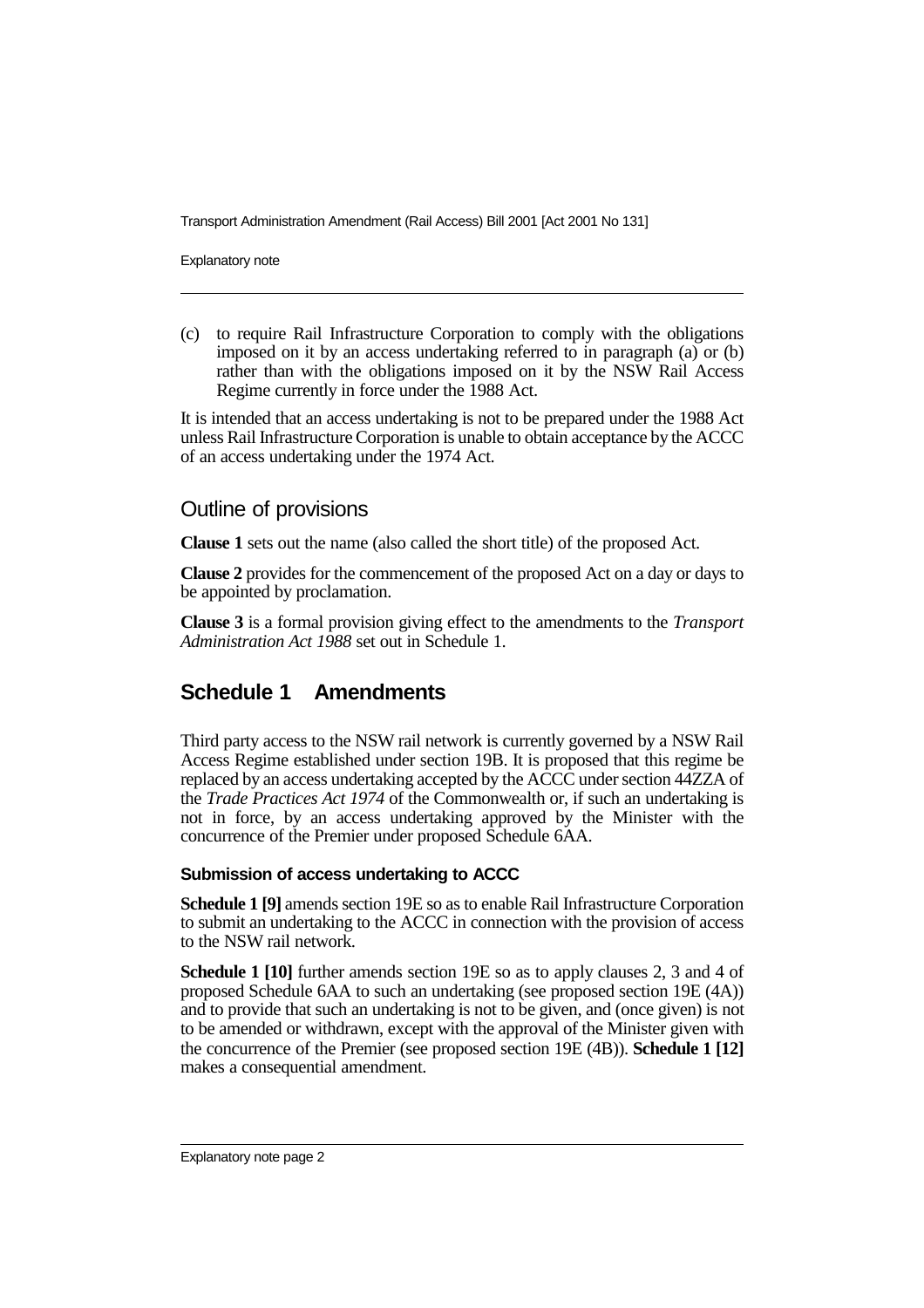Transport Administration Amendment (Rail Access) Bill 2001 [Act 2001 No 131]

Explanatory note

#### **Approval of access undertaking by Minister**

**Schedule 1 [18]** inserts a new Schedule 6AA into the Act. The new Schedule sets out a procedure for the preparation by Rail Infrastructure Corporation, and approval by the Minister with the concurrence of the Premier, of an access undertaking to implement the Competition Principles Agreement in respect of third party access to the NSW rail network by specified persons.

**Proposed clause 1** enables Rail Infrastructure Corporation to prepare an access undertaking or a variation to an existing access undertaking. The process of preparing an undertaking will be required to involve public consultation, unless the proposed undertaking has already been the subject of public consultation as a result of its having been considered by the ACCC.

**Proposed clause 2** requires an access undertaking to make provision with respect to the application of Part 4A of the *Independent Pricing and Regulatory Tribunal Act 1992* to disputes concerning third party access to the NSW rail network.

**Proposed clause 3** enables an access undertaking to permit intending access purchasers to enter into negotiations for third party access to the NSW rail network.

**Proposed clause 4** enables an access undertaking to confer or impose functions on the Independent Pricing and Regulatory Tribunal in connection with the undertaking.

**Proposed clause 5** requires an access undertaking or amendment to be submitted to the Minister for approval, and provides that approval is not to be given except with the concurrence of the Premier.

**Proposed clause 6** provides for the commencement of an access undertaking or amendment on Gazettal of the Minister's approval, or on a later date specified in the Gazettal notice, and requires Rail Infrastructure Corporation to publish the undertaking or amendment on its Internet site and to keep copies available at its offices for inspection and purchase.

**Proposed clause 7** provides that the commencement of an access undertaking or amendment does not affect existing access agreements.

**Proposed clause 8** preserves the operation of the *Rail Safety Act 1993*.

The proposed Schedule is brought into effect by **proposed section 19FC**, to be inserted by **Schedule 1 [14]**. **Schedule 1 [2]** makes a consequential amendment.